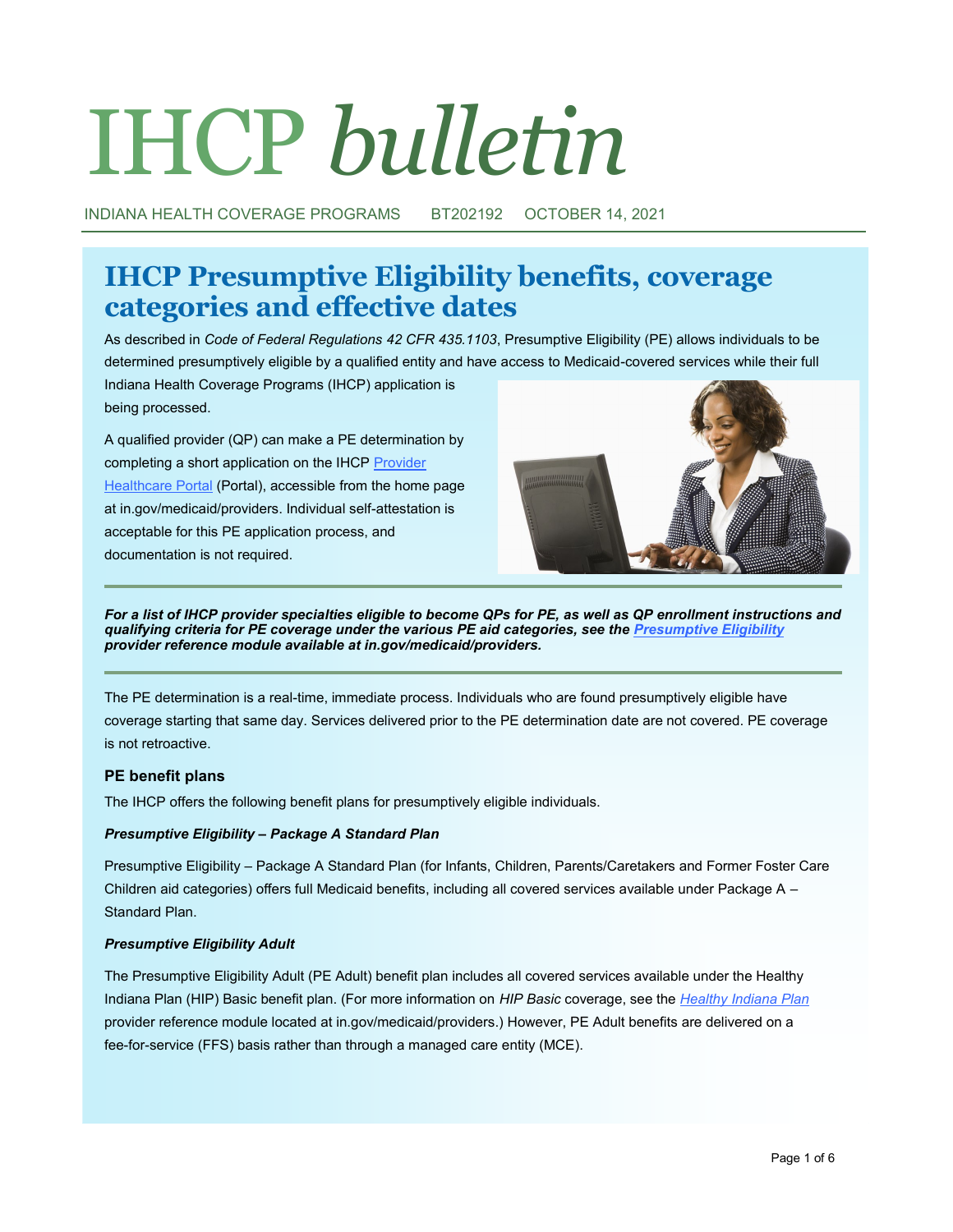The copayment requirements for PE Adult are also the same as those for *HIP Basic*:

- ◼ Professional claims (medical/physician): \$4 per rendering provider, per date of service
- Outpatient claims (hospital/facility): \$4 per date of service
- Inpatient claims: \$75 per admission
- Preferred drugs: \$4 per prescription
- ◼ Nonpreferred drugs: \$8 per prescription
- Nonemergency emergency department visit: \$8



#### *All cost-sharing is temporarily suspended for the duration of the COVID-19 public health emergency. Members who typically had copayments will not have any copayments applied. This applies to all IHCP programs.*

Copayments do not apply to pregnant members, American Indian/Alaskan Native members or members who have met their maximum cost-sharing obligation for the quarter. See the *[Member Eligibility and Benefit Coverage](https://www.in.gov/medicaid/providers/files/member-eligibility-and-benefit-coverage.pdf)* provider reference module for details. In addition, the following services are exempt from PE Adult/HIP Basic copayment requirements:

Preventive care services

(For applicable codes, see *Preventive Care Services Excluded from Copayment for Healthy Indiana Plan and Presumptive Eligibility – Adult Members*, accessible from the *[Code Sets](https://www.in.gov/medicaid/providers/business-transactions/billing-and-remittance/code-sets/)* page at in.gov/medicaid/providers.)

- Tobacco cessation drugs
- Family planning services

(For applicable codes, see the table of covered procedure codes in Family Planning Eligibility Program Codes, accessible from the *[Code Sets](https://www.in.gov/medicaid/providers/business-transactions/billing-and-remittance/code-sets/)* page at in.gov/medicaid/providers.)

Nonpharmacy services provided for an emergency health condition (Professional claims must include an emergency indicator at the detail level, outpatient claims must include an emergency diagnosis code, and inpatient claims must have admission type 1 or 5, or be a transfer with an admission source of 4.)

#### *Presumptive Eligibility For Pregnant Women*

The Presumptive Eligibility for Pregnant Women (PEPW) benefit plan (for the Pregnant Individuals aid category) is limited to ambulatory prenatal care services only, including the following:

- Doctor visits for prenatal care
- Prescriptions related to pregnancy
- Prenatal lab work
- Transportation for prenatal or emergency-related care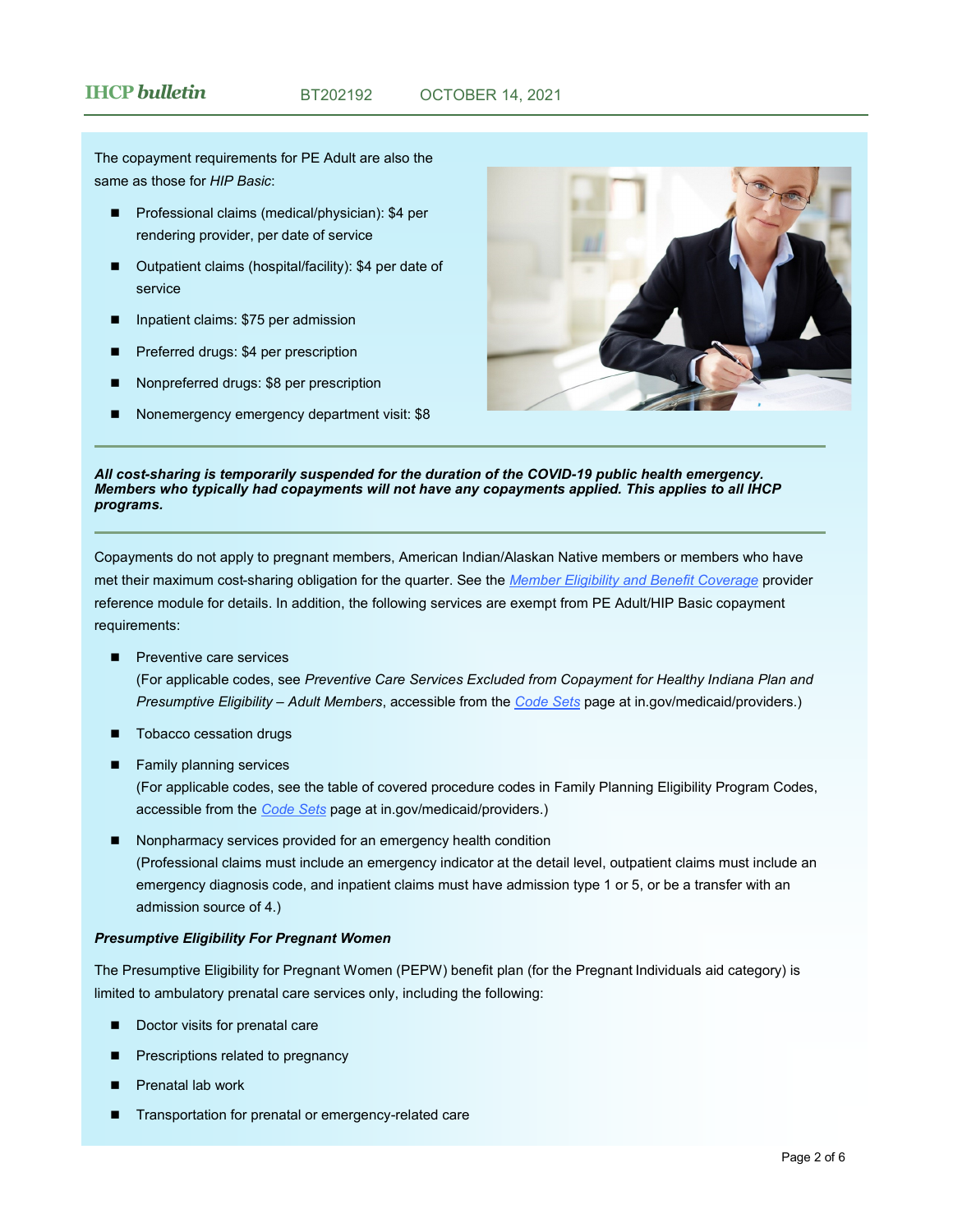PEPW does not cover the following:

- **Hospice**
- Long-term care
- Inpatient care
- Labor and delivery services
- **Abortion services**
- Sterilization and hysterectomy services
- Postpartum services
- Services unrelated to pregnancy or birth



Although the preceding services are not covered under PEPW, these services may be covered retroactively if the individual is later determined to be fully eligible for IHCP benefits. After submitting a full *Indiana Application for Health Coverage* (IHCP application), pregnant individuals who are approved for enrollment in HIP or Hoosier Healthwise may also be determined eligible for retroactive coverage for up to three months prior to their IHCP application date. This retroactive coverage, provided through the FFS delivery system, will override the existing PE coverage and includes benefits beyond the pregnancy-related services covered under the PEPW benefit plan.

Individuals are eligible for PEPW coverage once per pregnancy. If a PEPW member miscarries and becomes pregnant again during the nine months following her original pregnancy, the QP should email [PresumptiveEligibility@fssa.in.gov](mailto:PresumptiveEligibility@fssa.in.gov) to request a new PEPW period.

#### *If a PE member's pregnancy ends at any time during the presumptive eligibility coverage period, the PEPW coverage continues until it would normally end.*

#### *Presumptive Eligibility Family Planning Services Only*

The PE Family Planning Services Only benefit plan is limited to the services defined under that plan including the following:

- Family planning visits, including health education and counseling necessary to understand and make informed choices about contraceptive methods
- Limited health history and physical exams
- Laboratory tests (if medically indicated as part of the decision-making process regarding contraceptive methods)
- Cytology (Pap tests) and cervical cancer screening, including high-risk human papillomavirus (HPV) DNA testing, within the parameters described in the *[Obstetrical and Gynecological Services](https://www.in.gov/medicaid/providers/files/obstetrical-and-gynecological-services.pdf)* provider reference module
- ◼ Follow-up care for complications associated with contraceptive methods issued by the family planning provider
- Food and Drug Administration (FDA)-approved contraceptive drugs, devices and supplies, including emergency contraceptives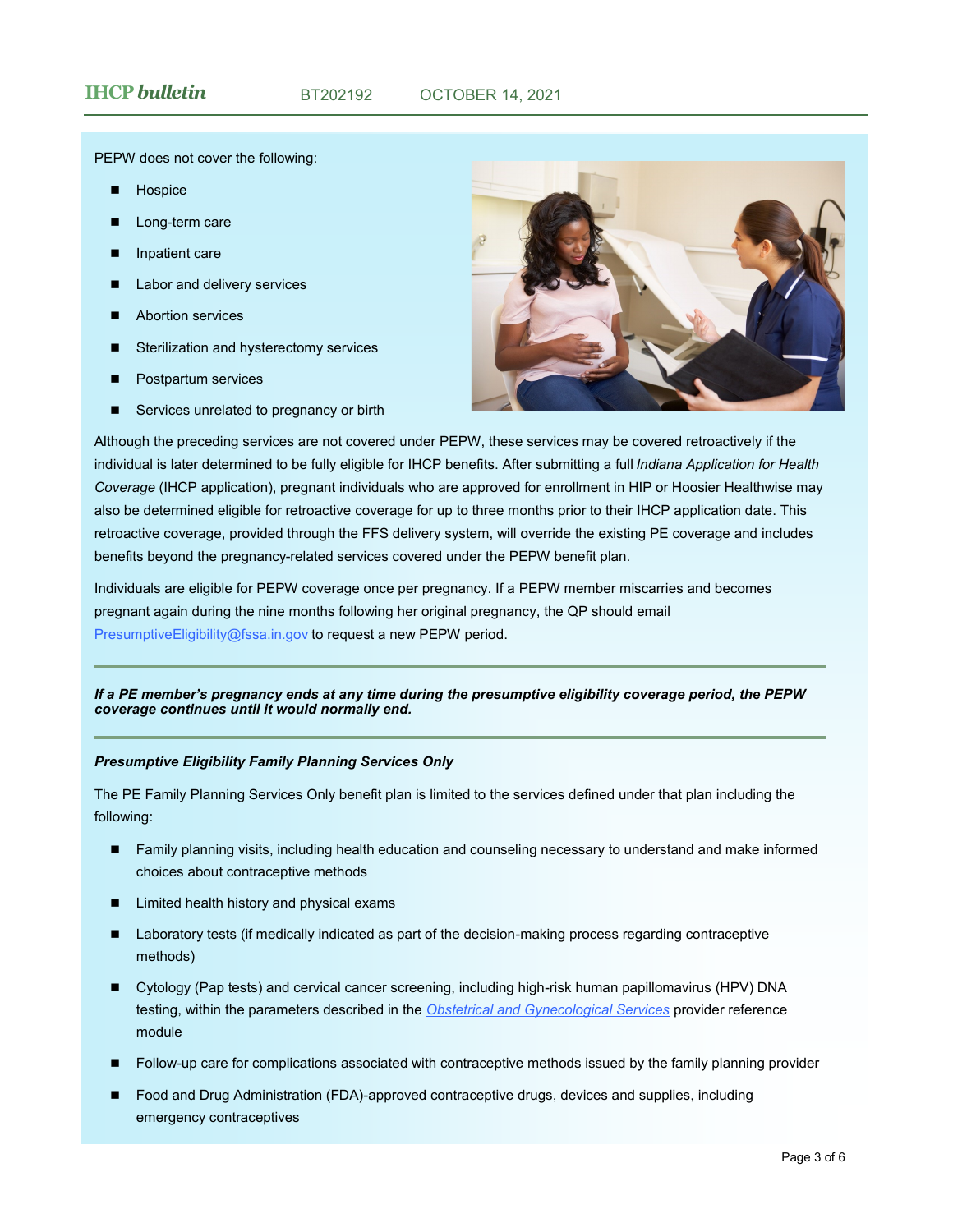- Initial diagnosis of sexually transmitted diseases (STDs) and sexually transmitted infections (STIs), if medically indicated, including the provision of FDA-approved anti-infective agents
- Screening, testing, counseling and referral of members at risk for human immunodeficiency virus (HIV) within the parameters described in the *[Laboratory Services](https://www.in.gov/medicaid/providers/files/laboratory-services.pdf)* provider reference module
- **Tubal ligations**
- Hysteroscopy sterilization with an implant device (Essure)
- **Vasectomies**

For a list of covered codes, see *Family Planning Eligibility Program Codes*, accessible from the *[Code Sets](https://www.in.gov/medicaid/providers/business-transactions/billing-and-remittance/code-sets/)* page at in.gov/medicaid/providers.

#### *Medicaid Inpatient Hospital Services Only (PE for Inmates)*

The PE for Inmates process is available to individuals who meet the following requirements:

- Be an inmate from an Indiana Department of Correction (IDOC) facility or county jail operating under a memorandum of understanding (MOU) or contract with the Indiana Family and Social Service Administration (FSSA)
- Not be on house arrest
- Not be pregnant or admitted for labor and delivery
- Be under the age of 65
- Be admitted for inpatient hospitalization
- Meet all standard PE requirements, except requirements pertaining to incarceration, current IHCP coverage and current or past PE coverage

*Individuals from various aid categories may be found presumptively eligible under the PE for Inmates process. All requirements specific to the aid category – including income requirements – continue to apply under PE for Inmates.*

#### **PE effective dates and end dates**

The PE period begins the day a QP determines an individual to be presumptively eligible. The end date varies, depending upon whether the individual submits an IHCP application:

- If the individual submits an IHCP application by the last day of the month following the month in which PE was determined, the PE period will continue until full Medicaid eligibility is either approved or denied.
- ◼ If the individual does not submit an IHCP application, the PE period ends on the last day of the month following the month in which PE was determined.

For example, PE is determined on Feb. 5. PE coverage begins Feb. 5. If a full IHCP application is not submitted by March 31, coverage will end on March 31. However, if a full IHCP application is submitted by March 31, PE coverage ends on the day the full IHCP application is either approved or denied.

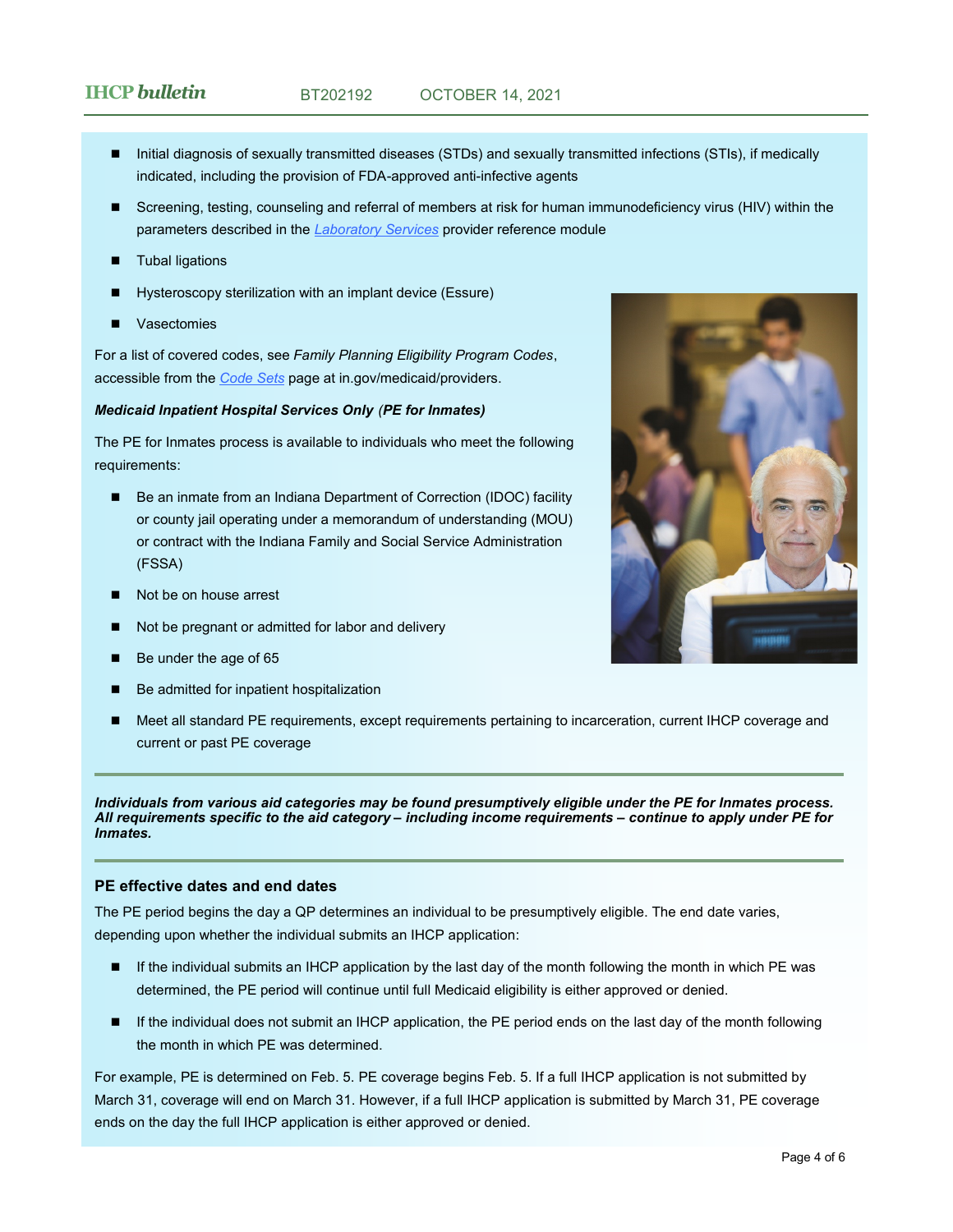# **IHCP** *bulletin* BT202192 OCTOBER 14, 2021

There are two situations in which PE coverage start dates can be adjusted:

- When a system outage of the IHCP Portal makes the web-based application unavailable on the date of service In this instance, the PE application must be submitted within one day of the date of service. After the PE application is submitted and PE is established, a QP can submit a request to have the established PE effective date changed to the date of service.
- When a QP located in the Central time zone submits a PE application between 11 p.m. and 11:59 p.m. Central Time and is provided a PE start date based on Eastern Time, which pushes the eligibility date to one day after the date of service. In this instance, the QP can submit a request to have the PE effective date changed to the date of service, which is the date the PE application was submitted from the perspective of the provider.



*No additional exceptions will be made to backdate PE coverage, including for patients receiving behavioral health services and patients that are medically unable to be screened by a QP on the date of service.*

Requests for adjusted start dates can be submitted to the Office of Medicaid Policy and Planning (OMPP) through email at [PresumptiveEligibility@fssa.in.gov.](mailto:PresumptiveEligibility@fssa.in.gov) Requests that do not meet the above criteria will be declined.

#### **IHCP coverage**

The best pathway through which an individual can gain coverage is by submitting an IHCP application. If approved, a member's coverage could start as early as the first day of the month during which the application was submitted.

For HIP coverage, a Fast Track prepayment must be submitted for a member to start coverage on the first day of the month in which the IHCP application was submitted. If an individual is determined by the FSSA to be eligible for HIP, the individual's PE coverage will be retained for up to 60 days from when they were approved, provided application timelines are met. This time frame allows these individuals to make a POWER Account contribution and gain full HIP eligibility without a gap in coverage. HIP-approved individuals with an income less than 100% of the FPL who fail to make a POWER Account contribution will be enrolled in *HIP Basic* coverage. PE Adult members with an income greater than 100% of the FPL who fail to make a POWER Account contribution within 60 days of being approved for HIP will lose coverage.

*Fast Track is temporarily suspended for the duration of the COVID-19 public health emergency.*

#### **IHCP application**

It is the QP's responsibility to have a process in place to assist the PE member in completing and submitting a full IHCP application for continued coverage. Individuals that do not submit this application will lose coverage when the PE period ends, and only one PE coverage period is allowed per rolling 12-month period or per pregnancy. Therefore, it is imperative that the QP inform all PE members of the need to complete the full application before the temporary eligibility period ends and provide them with information about how to do so.